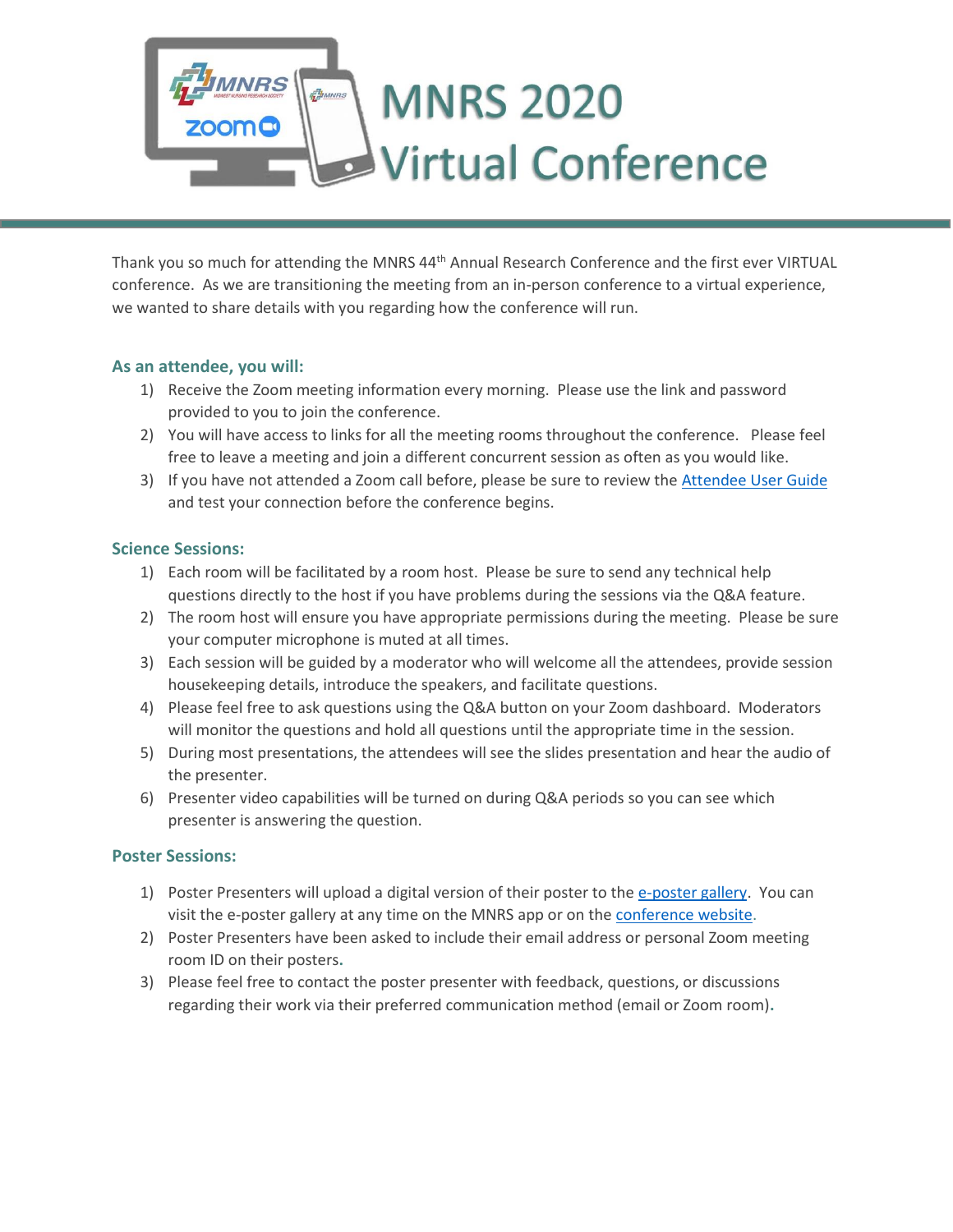#### **To access a Personal Zoom Meeting Room:**

- a) Go to<https://zoom.us/>
- b) Click "Join a Meeting"
- c) Enter the meeting ID or personal room name provided

## **Exhibitor Hours:**

- 1) Please be sure to visit the Exhibitors via the Virtual Conference.
- 2) All exhibitors and contact information can be found in the Online Program Book as well as on the MNRS app, and on the [conference website](https://mnrs.societyconference.com/conf/#sessions/conf10002) under the [conference info](https://mnrs.societyconference.com/conf/#conf_docs/conf10002) link which is on the left side of the screen.

#### **To access a Personal Zoom Meeting Room:**

- a) Go to<https://zoom.us/>
- b) Click "Join a Meeting"
- c) Enter the meeting ID or personal room name provided

To access the full agenda, please reference th[e online conference schedule.](https://mnrs.societyconference.com/conf/#sessions/conf10002) If you have any questions or need assistance, please contact me or the MNRS Executive Office at [info@mnrs.org.](mailto:info@mnrs.org)

Again, thank you for your understanding and flexibility during this unprecedented global health issue. MNRS knows how vital your work is; the science needs to be shared, student work needs to be fostered, and nursing researchers need a place to share ideas, innovations, and methodologies.